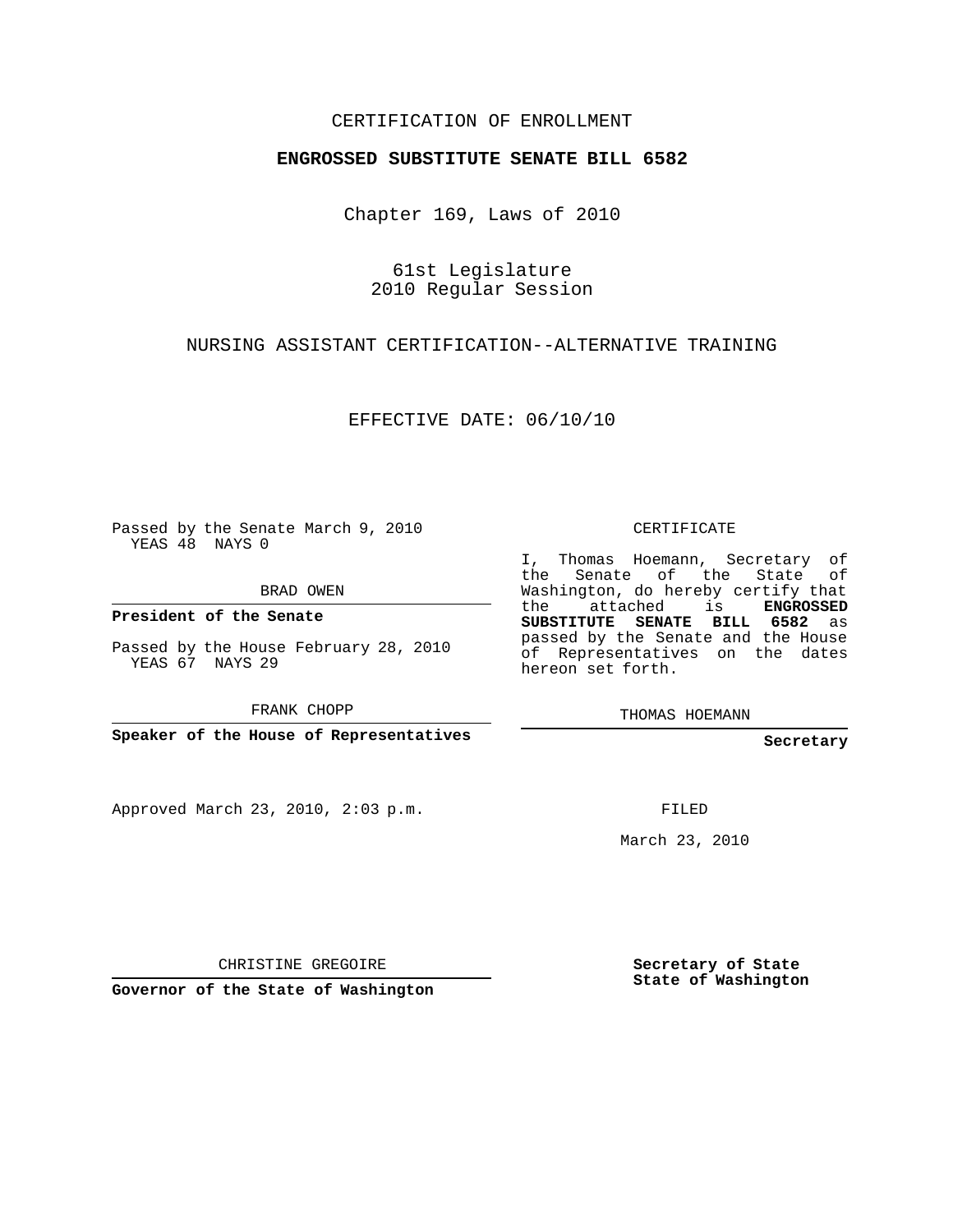# **ENGROSSED SUBSTITUTE SENATE BILL 6582** \_\_\_\_\_\_\_\_\_\_\_\_\_\_\_\_\_\_\_\_\_\_\_\_\_\_\_\_\_\_\_\_\_\_\_\_\_\_\_\_\_\_\_\_\_

\_\_\_\_\_\_\_\_\_\_\_\_\_\_\_\_\_\_\_\_\_\_\_\_\_\_\_\_\_\_\_\_\_\_\_\_\_\_\_\_\_\_\_\_\_

AS AMENDED BY THE HOUSE

Passed Legislature - 2010 Regular Session

#### **State of Washington 61st Legislature 2010 Regular Session**

**By** Senate Health & Long-Term Care (originally sponsored by Senators Keiser, Roach, Zarelli, Prentice, and Kilmer)

READ FIRST TIME 02/05/10.

1 AN ACT Relating to credentialing as a nursing assistant; amending RCW 18.88A.010, 18.88A.020, 18.88A.030, 18.88A.050, 18.88A.060, 18.88A.085, 18.88A.090, 18.88A.110, 18.88A.140, and 18.88B.040; adding a new section to chapter 18.88A RCW; creating a new section; and repealing RCW 18.88A.115.

6 BE IT ENACTED BY THE LEGISLATURE OF THE STATE OF WASHINGTON:

 7 **Sec. 1.** RCW 18.88A.010 and 1991 c 16 s 1 are each amended to read 8 as follows:

9 (1) The legislature takes special note of the contributions made by nursing assistants in health care facilities whose tasks are arduous and whose working conditions may be contributing to the high and often critical turnover among the principal cadre of health care workers who provide for the basic needs of patients. The legislature also recognizes the growing shortage of nurses as the proportion of the elderly population grows and as the acuity of patients in hospitals and nursing homes becomes generally more severe.

17 (2) The legislature finds and declares that:

18 (a) Occupational nursing assistants should have a formal system of 19 educational and experiential qualifications leading to career mobility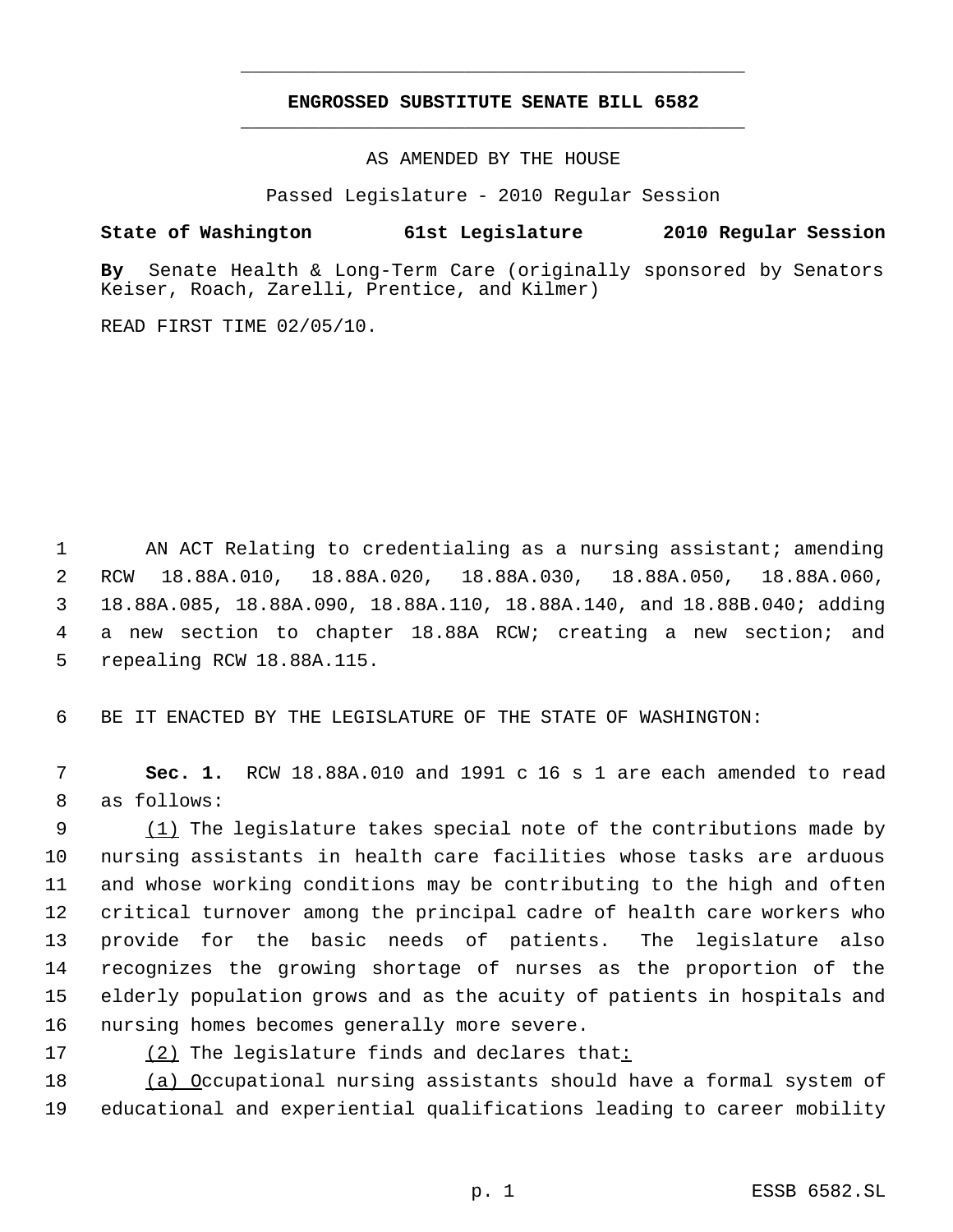and advancement. The establishment of such a system should bring about a more stabilized workforce in health care facilities, as well as provide a valuable resource for recruitment into licensed nursing practice.

5 ((The legislature finds that)) (b) The quality of patient care in health care facilities is dependent upon the competence of the personnel who staff their facilities. To assure the availability of trained personnel in health care facilities the legislature recognizes the need for training programs for nursing assistants.

 ((The legislature declares that)) (c) Certified home care aides and 11 medical assistants are a valuable potential source of nursing 12 assistants who will be needed to meet the care needs of the state's 13 growing aging population. To assure continued opportunity for recruitment into licensed nursing practice and career advancement for certified home care aides and medical assistants, nursing assistant 16 training programs should recognize the relevant training and experience 17 obtained by these credentialed professionals. By taking advantage of 18 the authority granted under the federal social security act to certify 19 nursing assistants through a state-approved competency evaluation program as a federally recognized alternative to the state-approved training and competency evaluation program, the legislature intends to increase the potential for recruitment into licensed nursing practice 23 while maintaining a single standard for competency evaluation of certified nursing assistants.

 (d) The registration of nursing assistants and providing for voluntary certification of those who wish to seek higher levels of qualification is in the interest of the public health, safety, and welfare.

 **Sec. 2.** RCW 18.88A.020 and 1994 sp.s. c 9 s 708 are each amended to read as follows:

 Unless the context clearly requires otherwise, the definitions in this section apply throughout this chapter.

(1) "Department" means the department of health.

(2) "Secretary" means the secretary of health.

 (3) "Commission" means the Washington nursing care quality assurance commission.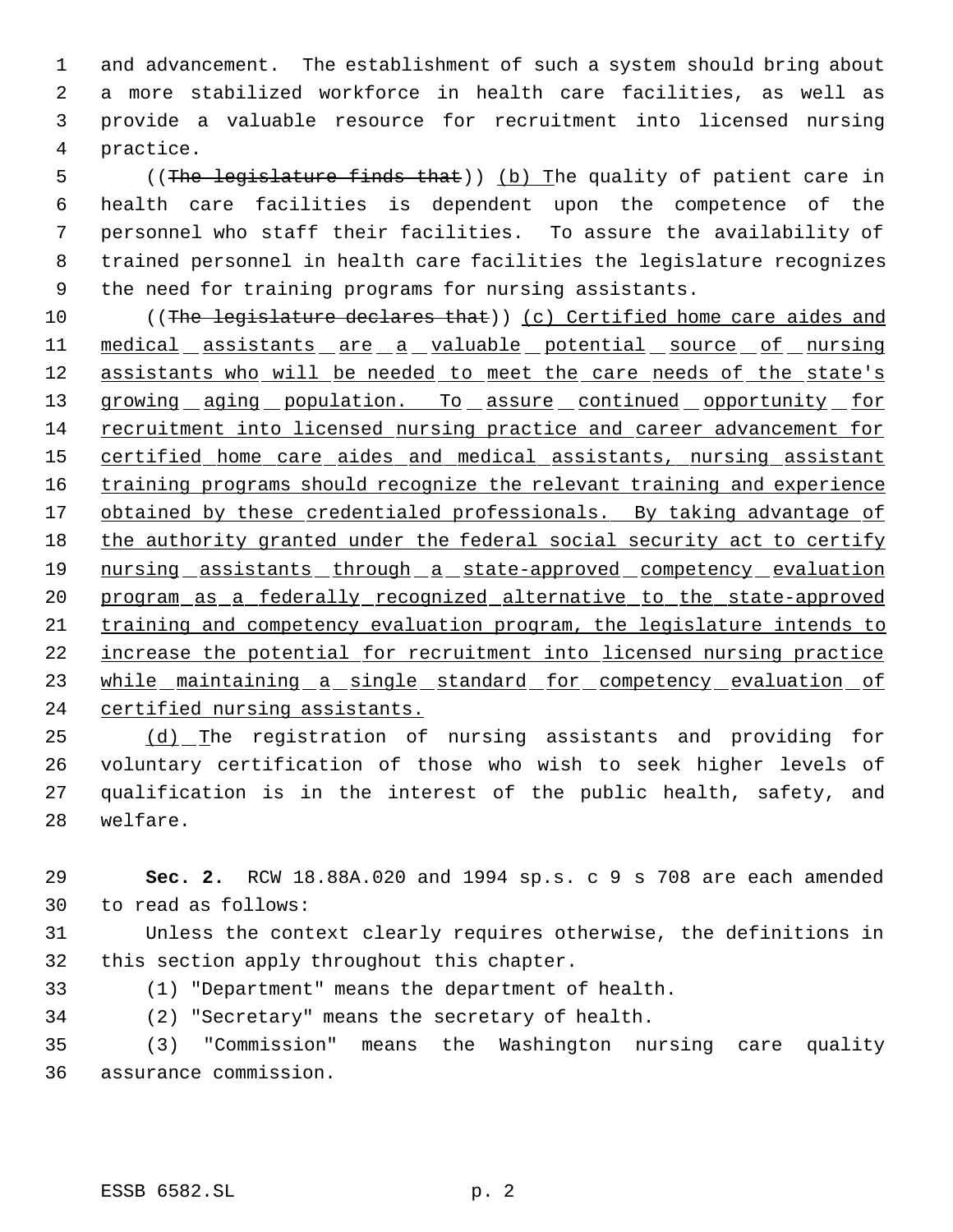(4) "Nursing assistant" means an individual, regardless of title, who, under the direction and supervision of a registered nurse or licensed practical nurse, assists in the delivery of nursing and nursing-related activities to patients in a health care facility. The 5 two levels of nursing assistants are:

 (a) "Nursing assistant-certified," an individual certified under 7 this chapter( $(\frac{\tau}{l})$ ); and

 (b) "Nursing assistant-registered," an individual registered under this chapter.

 (5) "Approved training program" means a nursing assistant-certified 11 training program approved by the commission to meet the requirements of 12 a state-approved nurse aide training and competency evaluation program consistent with 42 U.S.C. Sec. 1395i-3(e) and (f) of the federal social security act. For community college, vocational-technical institutes, skill centers, and secondary school as defined in chapter 28B.50 RCW, nursing assistant-certified training programs shall be approved by the commission in cooperation with the board for community and technical colleges or the superintendent of public instruction.

 (6) "Health care facility" means a nursing home, hospital, hospice care facility, home health care agency, hospice agency, or other entity for delivery of health care services as defined by the commission.

 (7) "Competency evaluation" means the measurement of an individual's knowledge and skills as related to safe, competent performance as a nursing assistant.

 (8) "Alternative training" means a nursing assistant-certified program meeting criteria adopted by the commission under section 3 of 27 this act to meet the requirements of a state-approved nurse aide competency evaluation program consistent with 42 U.S.C. Sec. 1395i-3(e) and (f) of the federal social security act.

 NEW SECTION. **Sec. 3.** A new section is added to chapter 18.88A RCW to read as follows:

 (1) The commission shall adopt criteria for evaluating an applicant's alternative training to determine the applicant's eligibility to take the competency evaluation for nursing assistant certification. At least one option adopted by the commission must allow an applicant to take the competency evaluation if he or she: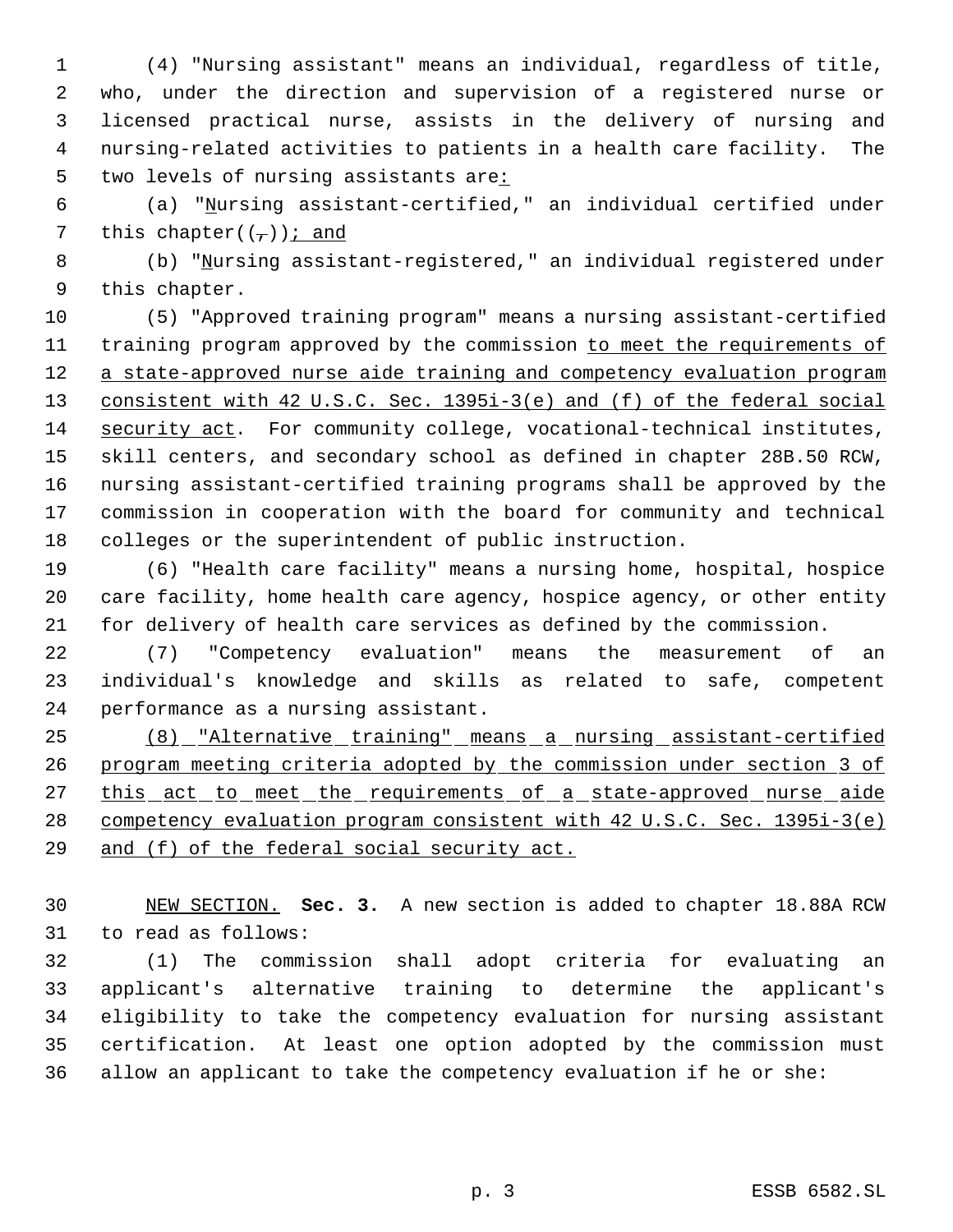(a)(i) Is a certified home care aide pursuant to chapter 18.88B RCW; or

 (ii) Is a certified medical assistant pursuant to a certification program accredited by a national medical assistant accreditation organization and approved by the commission; and

 (b) Has successfully completed twenty-four hours of training that the commission determines is necessary to provide training equivalent to approved training on topics not addressed in the training specified for certification as a home care aide or medical assistant, as applicable. In the commission's discretion, a portion of these hours may include clinical training.

 (2)(a) By July 1, 2011, the commission, in consultation with the secretary, the department of social and health services, and consumer, employer, and worker representatives, shall adopt rules to implement this section and to provide, beginning January 1, 2012, for a program of credentialing reciprocity to the extent required by this section between home care aide and medical assistant certification and nursing assistant certification. By July 1, 2011, the secretary shall also adopt such rules as may be necessary to implement this section and the credentialing reciprocity program.

 (b) Rules adopted under this section must be consistent with requirements under 42 U.S.C. Sec. 1395i-3(e) and (f) of the federal social security act relating to state-approved competency evaluation programs for certified nurse aides.

 (3) Beginning December 1, 2012, the secretary, in consultation with the commission, shall report annually by December 1st to the governor and the appropriate committees of the legislature on the progress made in achieving career advancement for certified home care aides and medical assistants into nursing practice.

 **Sec. 4.** RCW 18.88A.030 and 1995 1st sp.s. c 18 s 52 are each amended to read as follows:

 (1)(a) A nursing assistant may assist in the care of individuals as delegated by and under the direction and supervision of a licensed (registered) nurse or licensed practical nurse.

35 ( $(\frac{2}{2})$ ) (b) A health care facility shall not assign a nursing assistant-registered to provide care until the nursing assistant-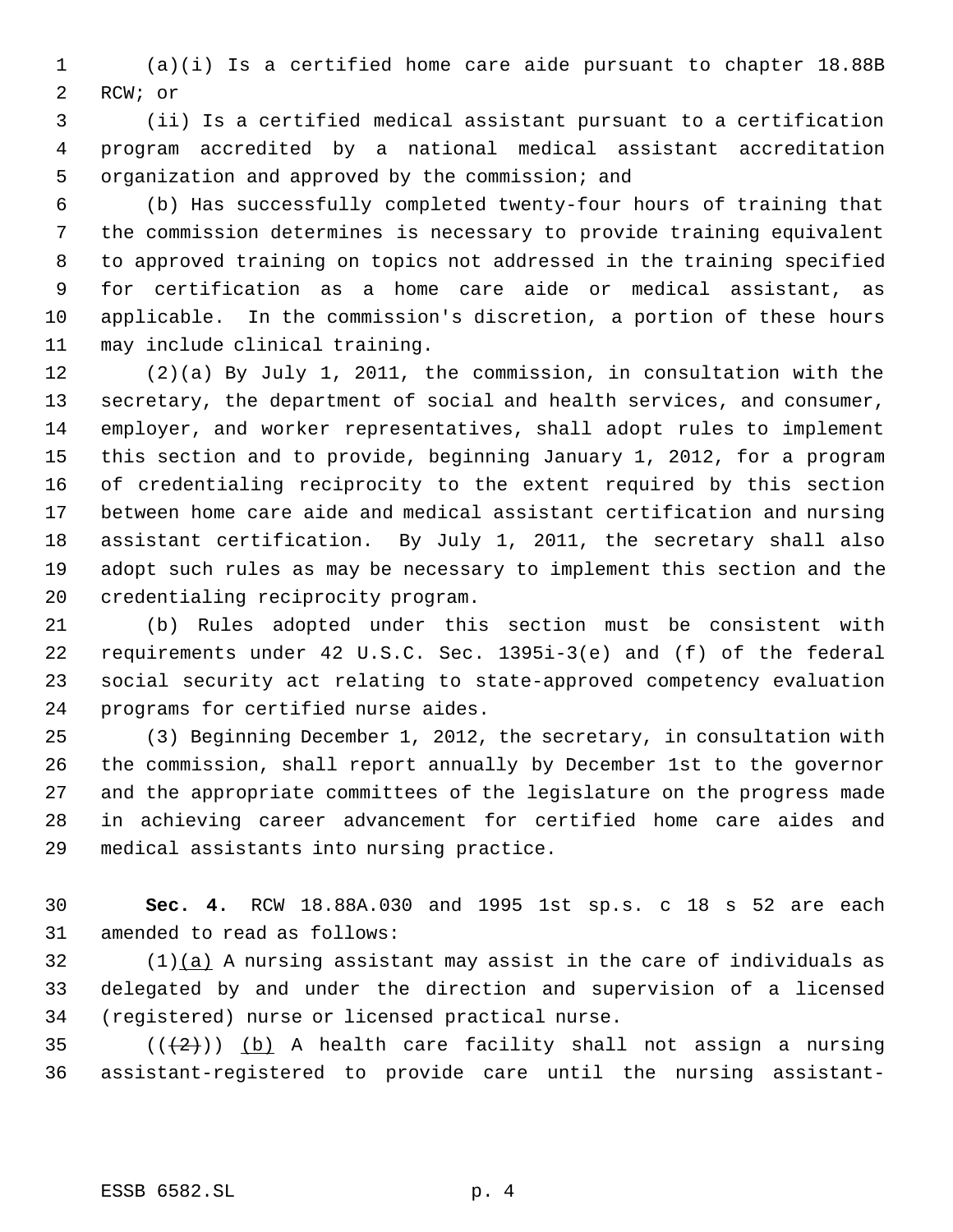registered has demonstrated skills necessary to perform competently all assigned duties and responsibilities.

 (( $(3)$ )) (c) Nothing in this chapter shall be construed to confer on a nursing assistant the authority to administer medication unless delegated as a specific nursing task pursuant to this chapter or to practice as a licensed (registered) nurse or licensed practical nurse as defined in chapter 18.79 RCW.

 $((+4))$   $(2)(a)$  A nursing assistant employed in a nursing home must 9 have successfully obtained certification through: (i) An approved training program and the competency evaluation within four months after the date of employment; or (ii) alternative training and the competency evaluation prior to employment.

 (b) Certification is voluntary for nursing assistants working in health care facilities other than nursing homes unless otherwise required by state or federal law or regulation.

16  $((\langle 5 \rangle)(3)$  The commission may adopt rules to implement the provisions of this chapter.

 **Sec. 5.** RCW 18.88A.050 and 1991 c 16 s 6 are each amended to read as follows:

 In addition to any other authority provided by law, the secretary has the authority to:

22 (1) Set all nursing assistant certification, registration, and renewal fees in accordance with RCW 43.70.250 and to collect and deposit all such fees in the health professions account established under RCW 43.70.320;

26 (2) Establish forms, procedures, and ((examinations)) the 27 competency evaluation necessary to administer this chapter;

 (3) Hire clerical, administrative, and investigative staff as needed to implement this chapter;

 (4) Issue a nursing assistant registration to any applicant who has met the requirements for registration;

 (5) After January 1, 1990, issue a nursing assistant certificate to 33 any applicant who has met the  $((edweation_))$  training, competency 34 evaluation, and conduct requirements for certification under this chapter;

(6) Maintain the official record for the department of all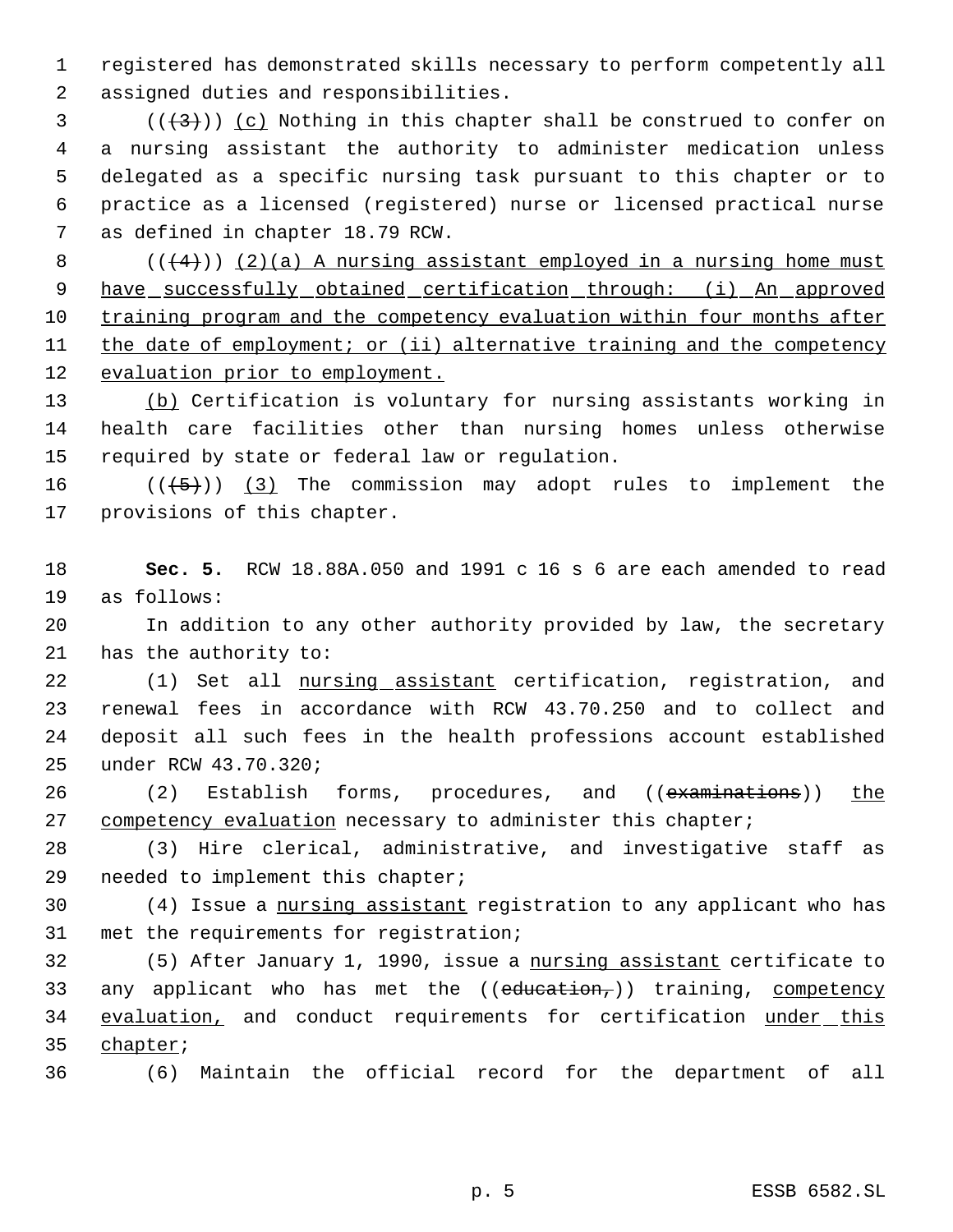1 applicants and persons with registrations and certificates under this 2 chapter;

 3 (7) Exercise disciplinary authority as authorized in chapter 18.130 4 RCW;

 5 (8) Deny registration to any applicant who fails to meet 6 requirement for registration as a nursing assistant;

 7 (9) Deny certification to applicants who do not meet the  $8$  ((education,)) training, competency evaluation, and conduct 9 requirements for certification as a nursing assistant.

10 **Sec. 6.** RCW 18.88A.060 and 1994 sp.s. c 9 s 710 are each amended 11 to read as follows:

12 In addition to any other authority provided by law, the commission 13 may:

14 (1) Determine minimum nursing assistant education requirements and 15 approve training programs;

16 (2) Prepare, grade, and administer, or determine the nature of, and 17 supervise the grading and administration of, ((examinations of training 18 and)) the competency evaluation for applicants for nursing assistant 19 certification, using the same competency evaluation for all applicants, 20 whether qualifying to take the competency evaluation under an approved 21 training program or alternative training;

22 (3) ((Determine - whether - alternative - methods - of - training - are 23 equivalent to approved training programs, and)) Establish forms( $(\tau)$ ) 24 and procedures( $(-$ -and-criteria)) for evaluation of an applicant's 25 alternative training ((to determine the applicant's eligibility to take 26 any qualifying examination for certification)) under criteria adopted 27 pursuant to section 3 of this act;

28 (4) Define and approve any experience requirement for nursing 29 assistant certification;

30 (5) Adopt rules implementing a continuing competency evaluation 31 program for nursing assistants; and

32 (6) Adopt rules to enable it to carry into effect the provisions of 33 this chapter.

34 **Sec. 7.** RCW 18.88A.085 and 2007 c 361 s 9 are each amended to read 35 as follows: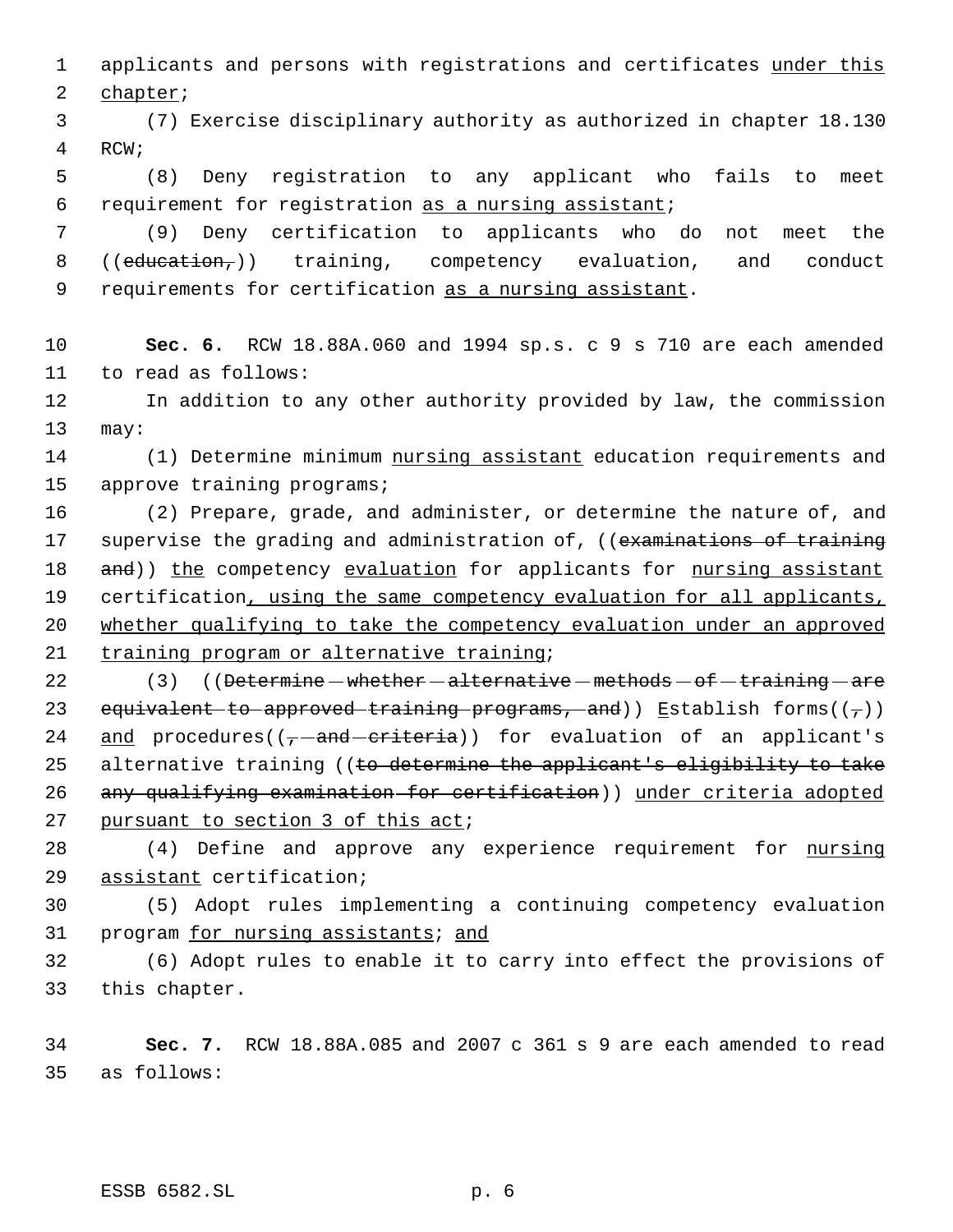(1) After January 1, 1990, the secretary shall issue a nursing assistant certificate to any applicant who demonstrates to the secretary's satisfaction that the following requirements have been met: (a) Successful completion of an approved training program or 5 successful completion of ((alternate)) alternative training meeting 6 established criteria ((approved)) adopted by the commission under section 3 of this act; and

8 (b) Successful completion of  $((a))$  the competency evaluation.

9 (2) ((The secretary may permit all or a portion of the training 10 hours  $-$  earned  $-$  under  $-$  chapter  $-$  74.39A  $-$  RCW  $-$  to  $-$  be  $-$  applied  $-$  toward 11 certification under this section.

12  $(3)$ ) In addition, applicants shall be subject to the grounds for 13 denial of certification under chapter 18.130 RCW.

14 **Sec. 8.** RCW 18.88A.090 and 1994 sp.s. c 9 s 713 are each amended 15 to read as follows:

16 (1) ((The date and location of examinations shall be established by 17 the secretary. Applicants who have been found by the secretary to meet 18 the requirements for certification shall be scheduled for the next 19 examination-following-the-filing-of-the-application. The-secretary 20 shall establish by rule the examination application deadline.

21  $(2)$ )) The commission shall examine each applicant, by a written or 22 oral and a manual component of competency evaluation. ((Examinations)) 23 The competency evaluation shall be limited to the purpose of 24 determining whether the applicant possesses the minimum skill and 25 knowledge necessary to practice competently.

 $((3)$  The examination papers, all grading of the papers, and the grading of skills demonstration shall be preserved for a period of not 28 less-than-one-year-after-the-commission-has-made-and-published-the decisions. All examinations shall be conducted under fair and wholly impartial methods.

31  $(4)$ )) (2) Any applicant failing to make the required grade in the 32 first ((examination)) competency evaluation may take up to three 33 subsequent ((examinations)) competency evaluations as the applicant 34 desires upon prepaying a fee determined by the secretary under RCW 35 43.70.250 for each subsequent ((examination)) competency evaluation. 36 Upon failing four ((examinations)) competency evaluations, the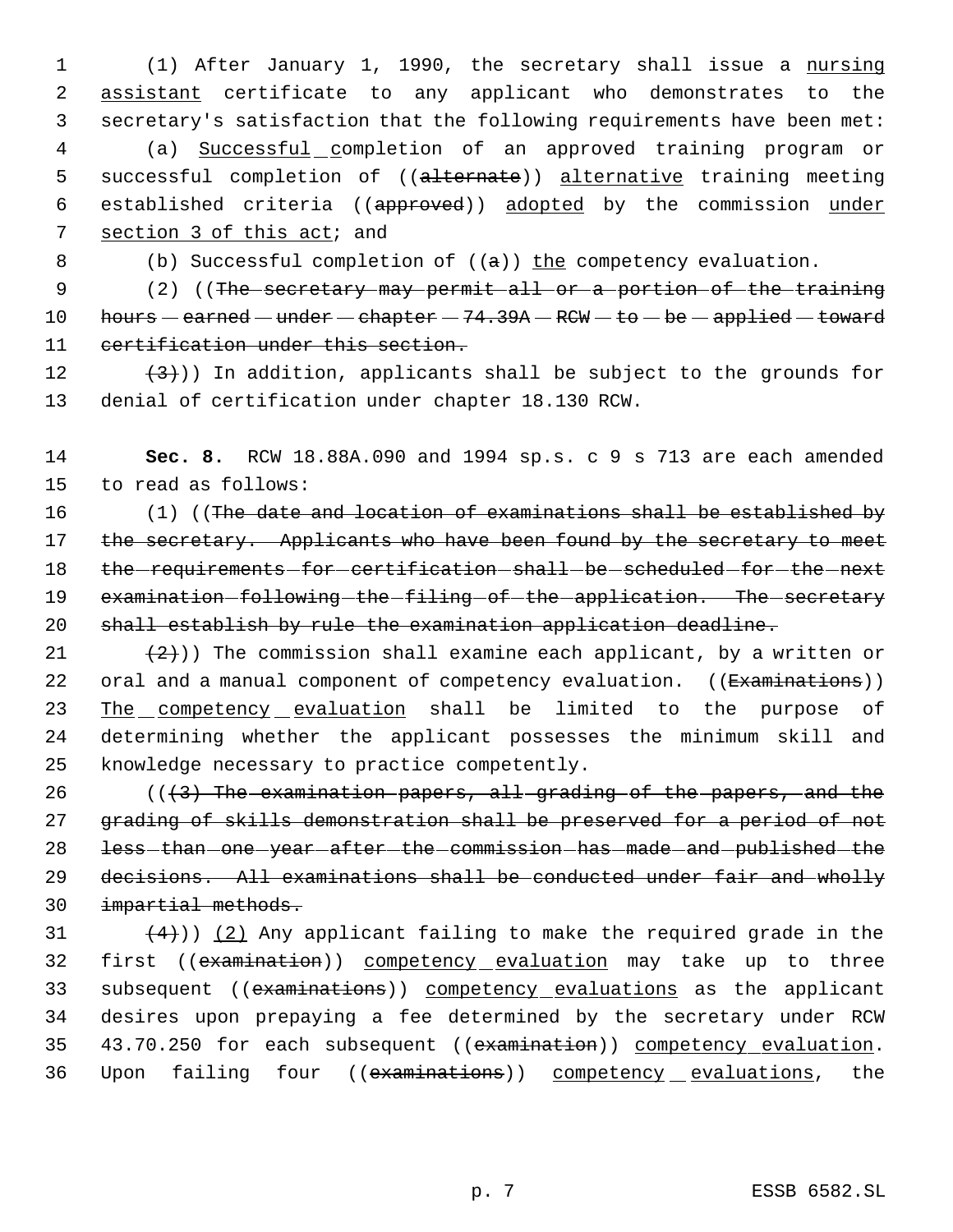secretary may invalidate the original application and require such 2 remedial education before the person may take future ((examinations)) competency evaluations.

 (( $\left(\frac{5}{5}\right)$ ) The commission may approve ((an examination)) a competency evaluation prepared or administered by a private testing agency or association of licensing agencies for use by an applicant in meeting the credentialing requirements.

 **Sec. 9.** RCW 18.88A.110 and 1991 c 16 s 13 are each amended to read as follows:

 An applicant holding a credential in another state may be certified 11 by endorsement to practice in this state without ((examination)) the 12 competency evaluation if the secretary determines that the other state's credentialing standards are substantially equivalent to the standards in this state.

 **Sec. 10.** RCW 18.88A.140 and 2003 c 140 s 3 are each amended to read as follows:

Nothing in this chapter may be construed to prohibit or restrict:

 (1) The practice by an individual licensed, certified, or registered under the laws of this state and performing services within 20 their authorized scope of practice;

 (2) The practice by an individual employed by the government of the United States while engaged in the performance of duties prescribed by 23 the laws of the United States;

 (3) The practice by a person who is a regular student in an educational program approved by the secretary, and whose performance of services is pursuant to a regular course of instruction or assignments from an instructor and under the general supervision of the instructor;

 (4) A nursing assistant, while employed as a personal aide as 29 defined in RCW 74.39.007 or a long-term care worker as defined in chapter 74.39A RCW, from accepting direction from an individual who is 31 self-directing ((their)) his or her care.

 **Sec. 11.** RCW 18.88B.040 and 2009 c 580 s 15 are each amended to read as follows:

 The following long-term care workers are not required to become a certified home care aide pursuant to this chapter.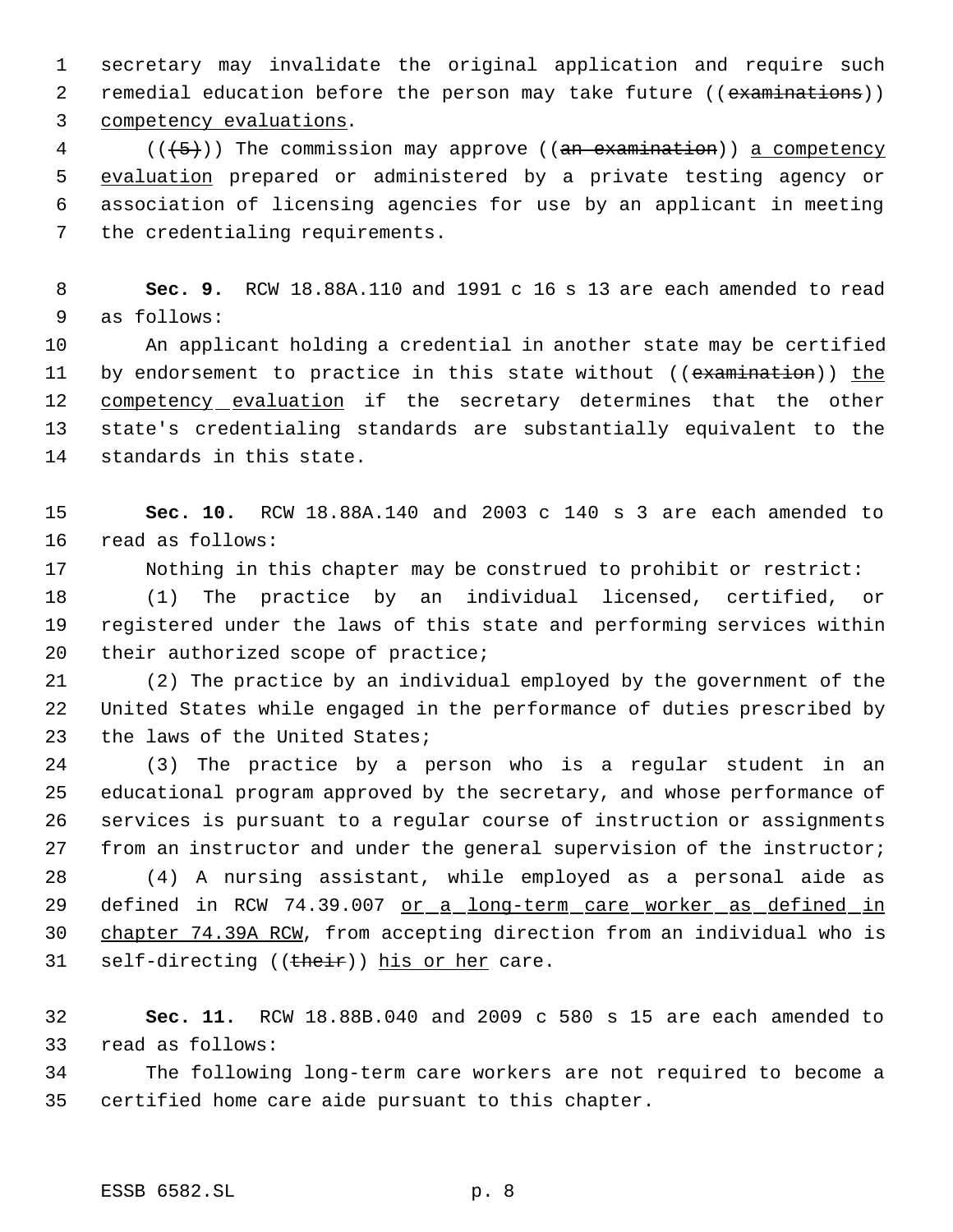(1) Registered nurses, licensed practical nurses, certified nursing 2 assistants or persons who are in an approved training program for 3 certified nursing assistants under chapter 18.88A RCW, medicare- certified home health aides, or other persons who hold a similar health credential, as determined by the secretary of health, or persons with special education training and an endorsement granted by the superintendent of public instruction, as described in RCW 28A.300.010, if the secretary of health determines that the circumstances do not require certification. Individuals exempted by this subsection may obtain certification as a home care aide from the department of health without fulfilling the training requirements in RCW 74.39A.073 but must successfully complete a certification examination pursuant to RCW 18.88B.030.

 (2) A person already employed as a long-term care worker prior to January 1, 2011, who completes all of his or her training requirements in effect as of the date he or she was hired, is not required to obtain certification. Individuals exempted by this subsection may obtain certification as a home care aide from the department of health without fulfilling the training requirements in RCW 74.39A.073 but must successfully complete a certification examination pursuant to RCW 18.88B.030.

 (3) All long-term care workers employed by supported living providers are not required to obtain certification under this chapter.

 (4) An individual provider caring only for his or her biological, step, or adoptive child or parent is not required to obtain certification under this chapter.

 (5) Prior to June 30, 2014, a person hired as an individual provider who provides twenty hours or less of care for one person in any calendar month is not required to obtain certification under this chapter.

 (6) A long-term care worker exempted by this section from the training requirements contained in RCW 74.39A.073 may not be prohibited from enrolling in training pursuant to that section.

 (7) The department of health shall adopt rules by August 1, 2010, to implement this section.

NEW SECTION. **Sec. 12.** RCW 18.88A.115 (Home care aide